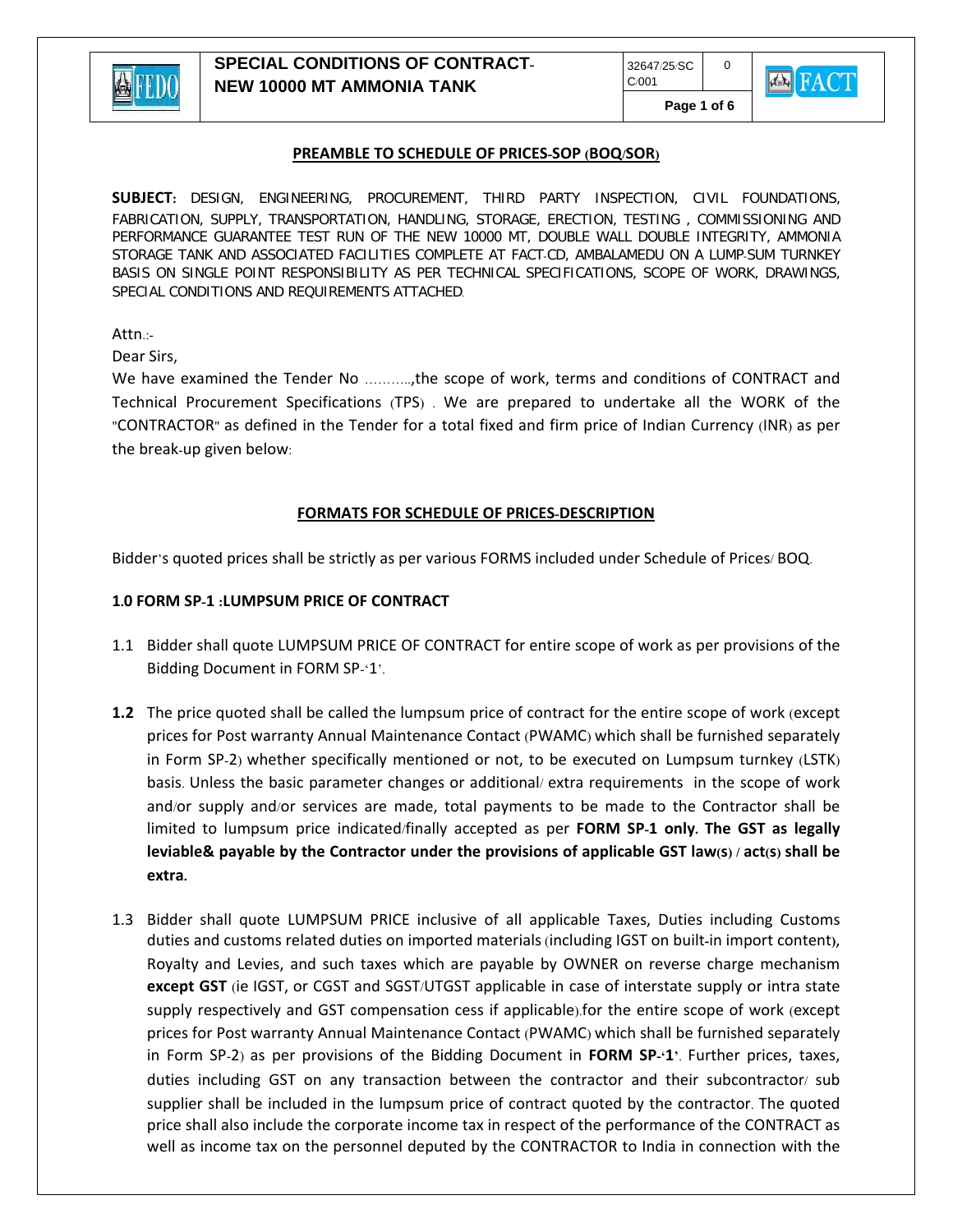

**Page 2 of 6** 

 $\Omega$ 

**EX** FACT

CONTRACT as per Bidding Documents. This LUMPSUM PRICE may also be referred to as Lumpsum Price of contract or Contract Price.

- 1.4 Lumpsum price of contract in SP-1 shall be deemed to be inclusive of the cost of any other supplies/work(s)/Services not specifically mentioned in the Bidding Document but are essentially required for the efficient, trouble free operation of the complete package, irrespective of whether the above unspecified supplies/work(s)/services are specifically mentioned in the bidder's bid or not.
- 1.5 The Lumpsum Price of Contract shall be deemed to cover various factors including but not limited to cost of materials/equipment/Services, overheads, bidding cost, financing costs, profits, mobilization & demobilization cost, etc., as applicable. Unless the scope expressly excludes certain provisions from the CONTRACTOR's scope in the Bidding document/Contract, no additional payment on any such head expressly not mentioned herein in the Bidding Document/Contract shall be entertained on a later date.
- 1.6 The Bidder shall carefully examine the various clauses of Bidding document inclusive of Scope of Enquiry, General Terms and Conditions for Works Contract, Special Conditions of Contract, Tender Specifications, Technical and Commercial Amendment ( if any) etc. The bidder shall include in his prices any sum he may consider necessary to cover the fulfillment of the various clauses contained therein. The items of work described and the Lumpsum Price of contract stated in the Schedule of Price/ BOQ shall be inclusive of everything necessary to complete the said items of work within the contemplation of the Contract.
- 1.7 General directions and descriptions of work and materials given in the specifications are not necessarily repeated in the Schedule of Price/ BOQ.
- 1.8 Spares for start-up/commissioning and mandatory spares and any other Tools and Tackles as required are in CONTRACTOR's scope and are deemed to be included in their quoted Lumpsum Price of contract, irrespective of whether such spares/items are categorically mentioned or not in the bidder's bid. No claim on this issue shall be entertained at a later date after award of work and at any stage during the faithful execution of the contract.

# **2.0 FORM SP-1A : MONTHLY CAPPED PAYMENT SCHEDULE**

- 2.1 The Bidder shall furnish, month-wise payment schedule of its LUMPSUM PRICE OF CONTRACT for 20 months project schedule as per the format SP-1A in the schedule of prices (SOP/BOQ). Bidder to **furnish the % in respective columns of Monthly capped Payment schedule while submitting the Price schedule/ BOQ.**
- 2.2 For details, please refer the relevant section under Monthly Capped Payment Schedule special conditions of contract.

# **3.0 DELETED**

## **4.0 FORM SP-2 PRICE SCHEDULE FOR PWAMC (POST WARRANTY ANNUAL MAINTENANCE CONTRACT)**

4.1 Bidder shall provide five years (05) years Post Warranty Annual Maintenance contract (PWAMC)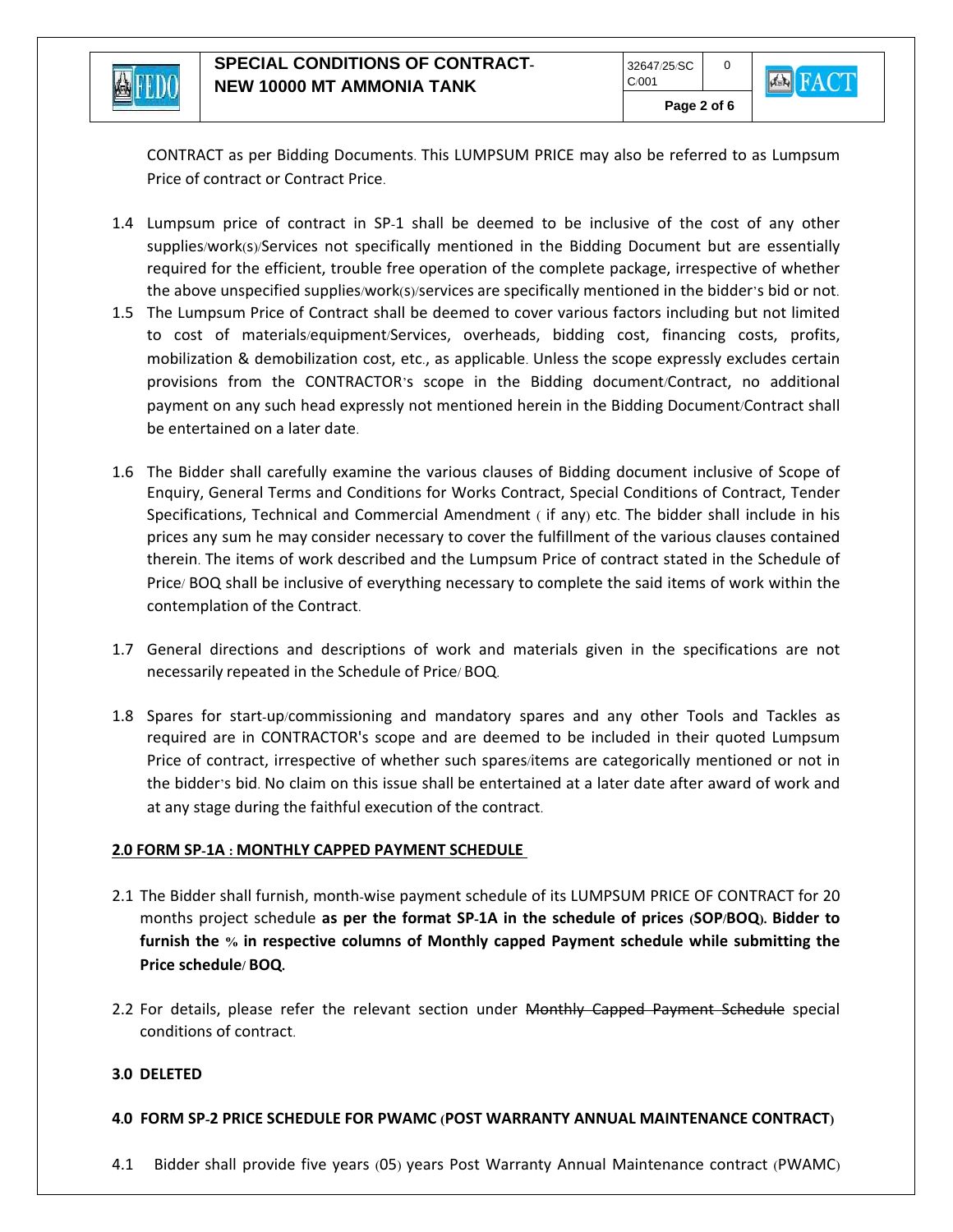

after Defect Liability Period on the specified instruments/ equipments. Respective prices for each year of PWAMC (inclusive of all taxes, duties , Customs and customs related duties etc **except GST**) shall be quoted in FORM SP"2".The Quoted price towards PWAMC shall be considered for evaluation. Evaluation shall be based on NPV basis based on the prices quoted for each year as noted in ITB.

- 4.2 The Prices for Post Warranty Annual Maintenance Contract (PWAMC) shall be included separately in FORM SP-2 and shall not be included in the lumpsum price of contract in FORM SP-'1' and also shall not be included in the monthly capped payment schedule.
- 4.3 The AMC Charges quoted in SOP/ BOQ shall be inclusive of all the charges for Transportation, Lodging, Boarding, all insurances including third party insurance, all Taxes /Duties / Cess /Levies / Fees and all other incidental charges etc except GST. Owner will not have any liability, whatsoever, over and above the quoted prices, except GST
- 4.4 The prices for PWAMC shall remain valid up to the defect liability period. In case of award, the price for PWAMC shall remain firm till the completion of scope of PWAMC.
- 4.5 Owner shall decide to enter into separate contract with AMC service provider / OEM/ OES, at its discretion, on the prices, terms & conditions quoted by the LSTK Bidder.
- 4.6 In the event of an order placement, the total price payable under the PWAMC shall be restricted to the prices quoted for each year in respective FORM of BOQ. Issue of Preliminary acceptance certificate and release of final payment for the project shall be effected only after acceptance of the order for AMC as applicable by the AMC service provider / OEM/ OES and remittance of Security Deposit.
- 4.7 In case there is delay in start of AMC from the date of expiry of warranty period, the charges shall be paid on pro-rata basis for the duration curtailed from original specified AMC period.
- 4.8 Bidder shall remit 10% of the total Work Order (WO) value for five Year AMC as an interest-free Security Deposit (SD), within 15 days of receipt of work order for AMC. The mode of Security deposit will be as detailed in the Tender document. The SD will be retained till the completion of the WO period and will be released only after successful completion of the work and on receipt of written request from the contractor.
- 4.9 In the event of unsatisfactory performance of the AMC contractor to comply with the terms and conditions of this AMC contract, OWNER reserves the right to terminate the AMC and make alternative arrangements for carrying out this work and forfeit the Security Deposit with OWNER without restricting to our further right of claim compensation from the contractor for the loss, if any incurred by OWNER as a result of the failure to fulfill their obligations.
- 4.10 Scope of AMC shall be as per the TPS.
- 4.11 Payments for AMC: Payment against AMC services shall be on quarterly basis (limited to 25% of the AMC order value for the year for each quarter; deductions as per order conditions / rules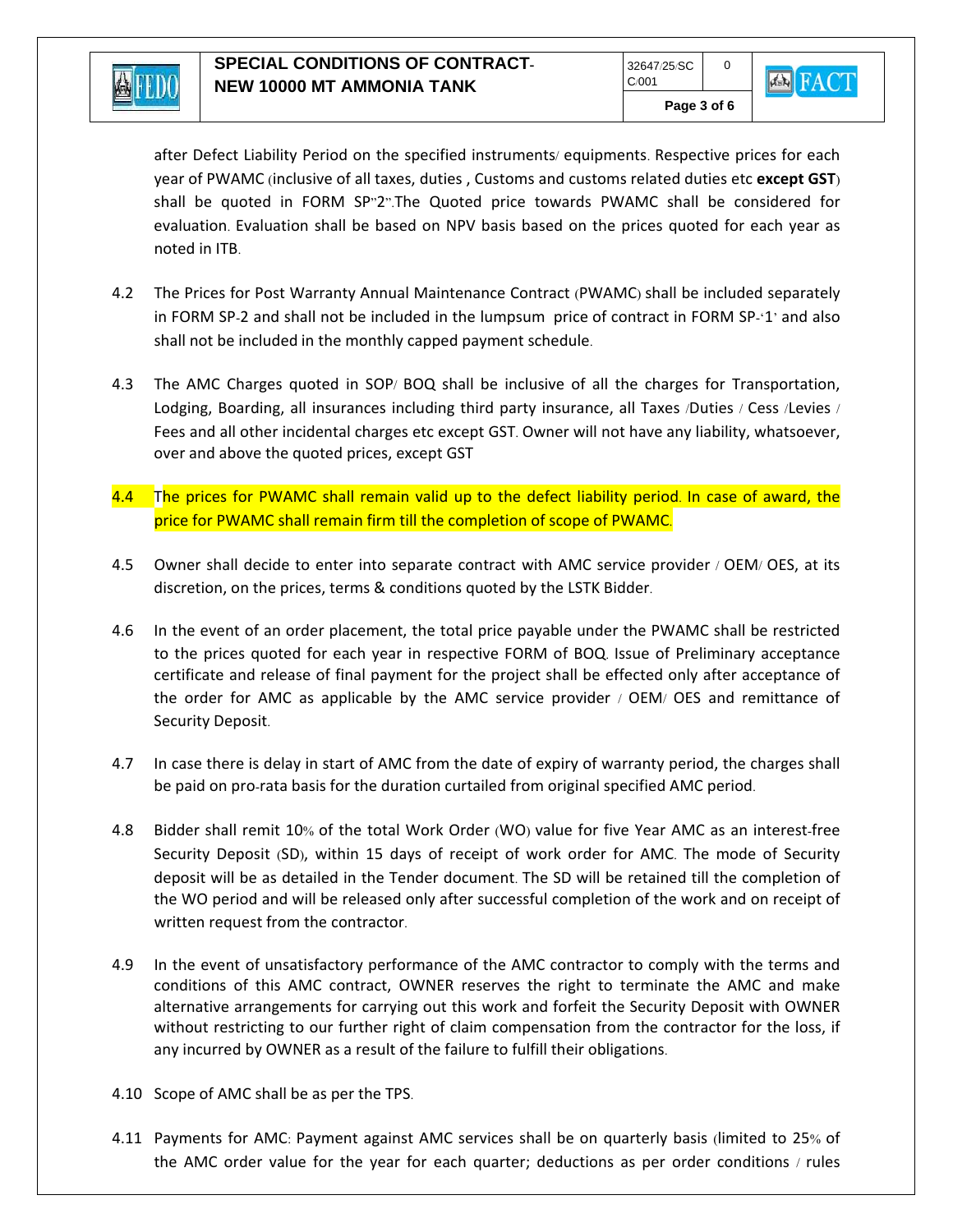

**Page 4 of 6** 

apply). No other payment will be made for breakdown maintenance, Annual maintenance, spares or other visits / service .Each payment will be released after successful completion of the quarterly visit and service during that quarter, its Minutes ofmeeting/report and on submission of the bill/invoice by the supplier and certified by the owner's concerned Engineer in Charge

## **5.0 FORM SP-3**: **PRICE SCHEDULE FOR GUARANTEED VALUES FOR WORKS COST**

- 5.1 Bidder shall quote the Guaranteed Values for works cost (Called Operating Expenses or OPEX) as per provisions of the Bidding Document in FORM SP-'3'. **The guarantee values as above should be quoted in Priced Bid and shall be considered for evaluation.** In the Unpriced bid, please write as "Quoted" in the relevant columns. Evaluation shall be as specified in the ITB/TPS enclosed.
- 5.2 All the guarantees as quoted by bidder in this format shall be used for loading purposes at the time of evaluation of the bid and also shall be the guarantee points for demonstrating the same during PGTR.
- 5.3 Please refer Technical Procurement Specification, Preamble and evaluation methodology for details

# **6.0 FORM SP-4 : PRICE SCHEDULE OF RECOMMENDED SPARES FOR TWO YEARS OPERATION AND MAINTENANCE**

- 6.1 The CONTRACTOR shall furnish to the OWNER the current price list for O&M spares for 2 (two) years operation beyond the Defect Liability Period as recommended by manufacturers of various equipment (other than start up, commissioning, and mandatory spares required). Price lists of these spares shall be furnished separately in Form SP-4 and shall not be included in quoted Lumpsum Price-Form SP-1.
- 6.2 In case any Operation and maintenance spares are required during defect liability period, the same shall be provided by the Contractor free of cost to the Owner without any implication/tax liability to the Owner.
- 6.3 Prices of two years Operation and Maintenance (O&M) spares shall be kept valid for a period of 12 Months after Preliminary Acceptance of the Plant. Owner reserves the right to place the Order for such O & M Spares at the quoted rates and to the extent at their discretion.
- **6.4 These two years Operation and Maintenance (O&M) spares shall not be considered for evaluation.**

## **7.0 GST:FORM SP-1B**

The following forms of the schedule of Price are also enclosed:

7.1 **FORM SP-1B**: Bidder shall quote under **FORM SP-1B** the details of Goods and Services Tax **(**GST**)**  applicable on lumpsum price of contract quoted at FORM SP**-**1**.** Breakup details of **GST on lumpsum contract price quoted shall be furnished in Form SP-1B.**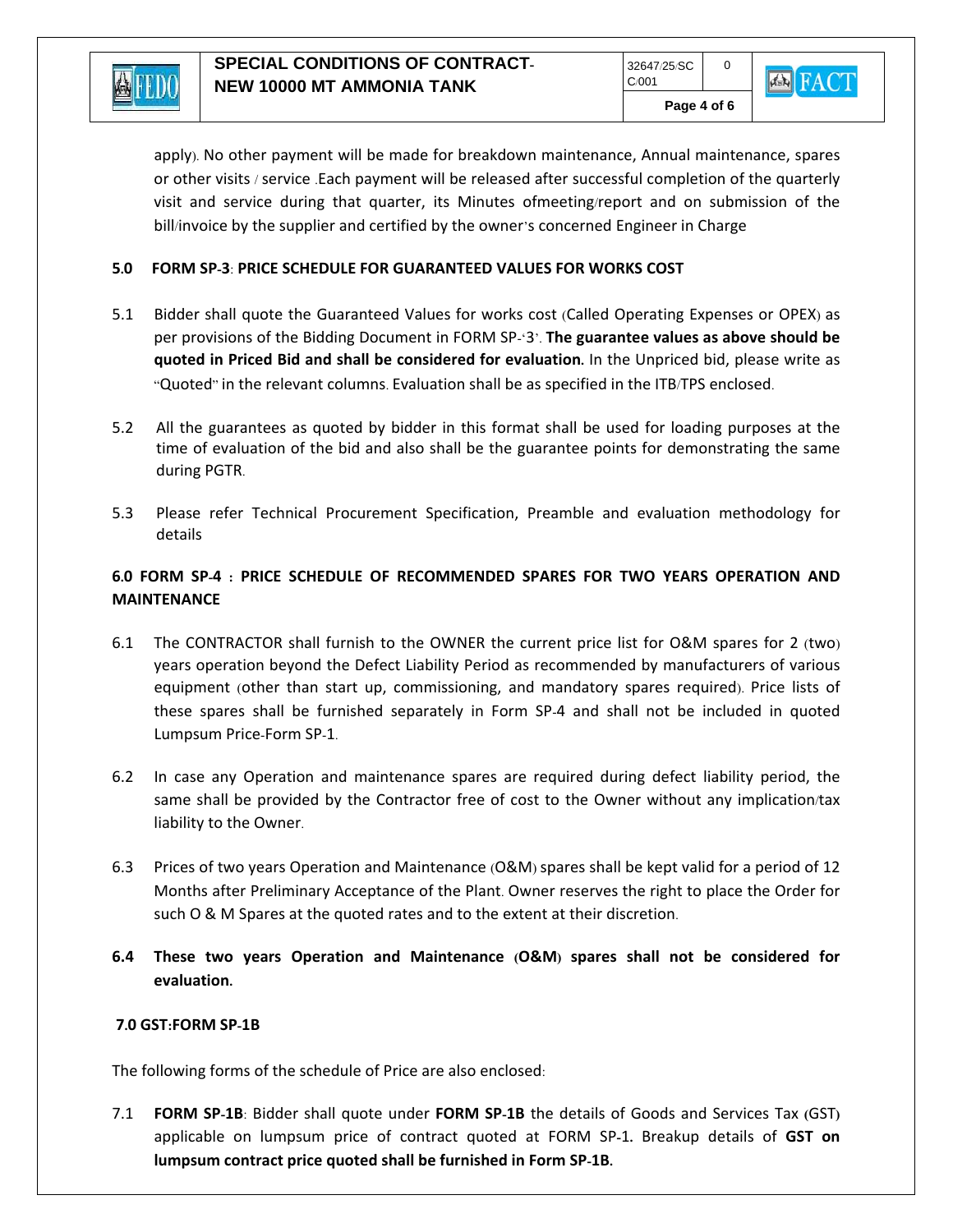



#### **8.0 NOTES**

- **8.1 Bids shall be evaluated after considering the applicable set off on account of GST benefit as applicable for the project. The total evaluated cost shall be based on the overall costs to the company which shall be arrived considering the setoff/ credits available. In addition, applicable loadings specified elsewhere in the tender shall also apply.**
- 8.2 Bidders to upload the Un**-**price and Price part of their bids strictly in the Un**-**price & Priced folders respectively in the e**-**tender portal**.** Non Compliance to the same may lead to rejection of their offer**. In case any of the price details forming part of evaluation are furnished in the unpriced offer, then it may lead to rejection of their bid.**
- 8.3 The unpriced Techno commercial bid shall contain the unpriced copy of price bid with the word "QUOTED" mentioned in the Price Column. The unpriced commercial bid shall contain Unpriced copy of price schedule, duly signed and stamped and strictly as per the enclosed forms of schedule of prices. It is mandatory for the bidder to indicate "Quoted/Not quoted/Not applicable/Nil" in the unpriced schedule. If the bidder fails to quote for any item in the price bid, it will be implied that such item is either included elsewhere in the quoted prices or not applicable/nil as per owner's decision depending upon the item.
- 8.4 Preamble to the BOQ is not conclusive**.** Bidder to read the entire Tender document and further Corrigenda**/** Addenda meticulously before submission of quotes**.**
- 8.5 Bidder shall submit their Priced Bid duly filled in with prices & upload in the respective **"**PRICE BID**"**  folder only on the e**-**Procurement Portal as mentioned in the ITB**/**IFB in the following manner**:**
	- a) FORM SP-1 : LUMPSUM PRICE OF CONTACT.
	- b) FORM SP**-**1A**:** MONTHLY CAPPED PAYMENT SCHEDULE.
	- c) FORM SP-2 :DULY FILLED IN PRICES FOR POST WARRANTEE ANNUAL MAINTENANCE CONTRACT (PWAMC).
	- d) FORM SP-3: GUARANTEED VALUES TOWARDS WORKS COST (OPEX COST)
	- e) FORM SP**-**4 PRICE SCHEDULE OF RECOMMENDED SPARES FOR TWO YEARS OPERATION AND MAINTENANCE**.**
	- f) FORM SP**-**1B**:** DETAILS OF GOODS AND SERVICES TAX **(**GST**)** AS EXTRA APPLICABLE IN LUMPSUM CONTRACT PRICE QUOTED AT FORM SP**-**1**.**

For and on behalf of : ………………………………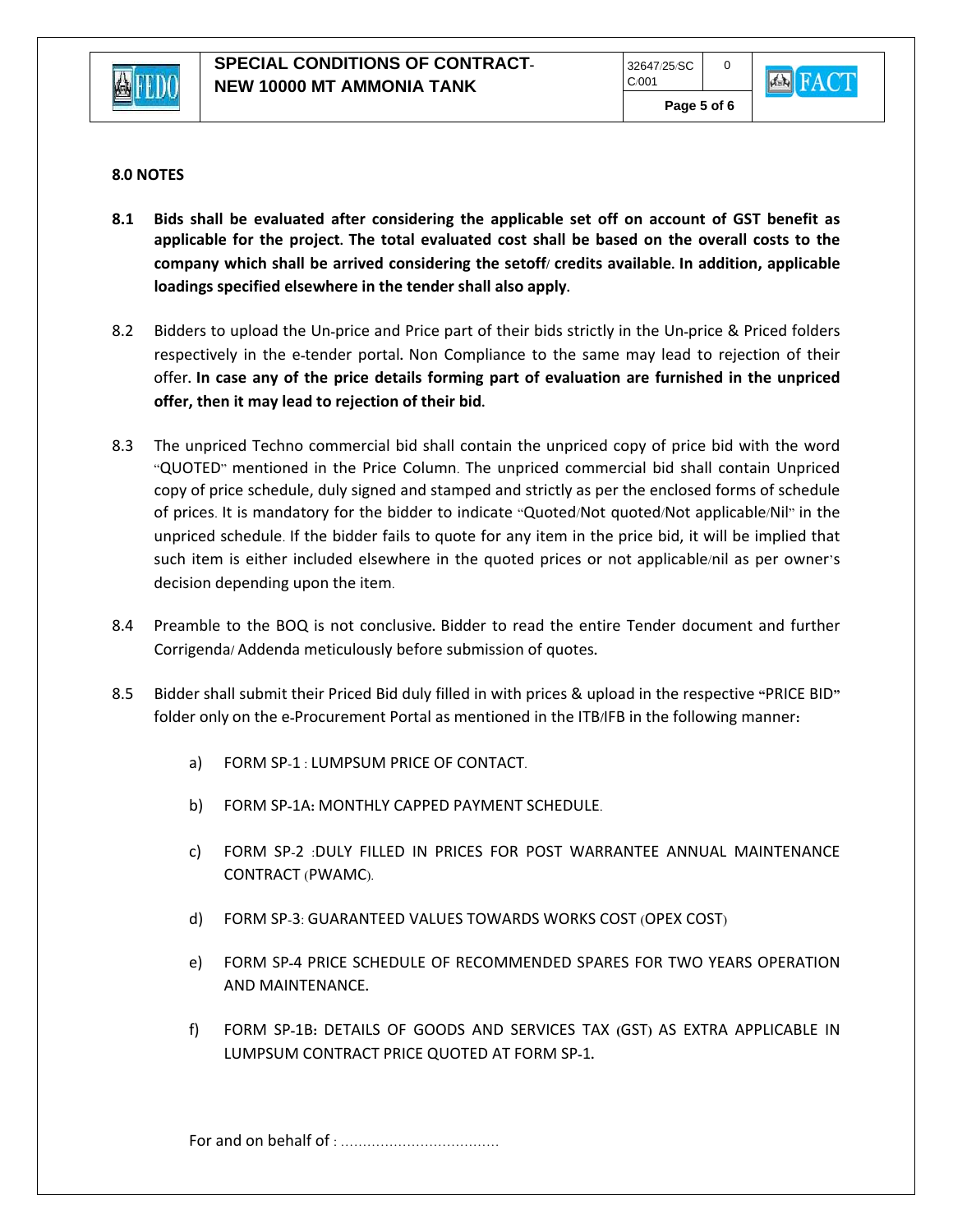

**Page 6 of 6** 

0



|--|--|

Name : ………………………………

Designation : ………………………………

Date : ………………………………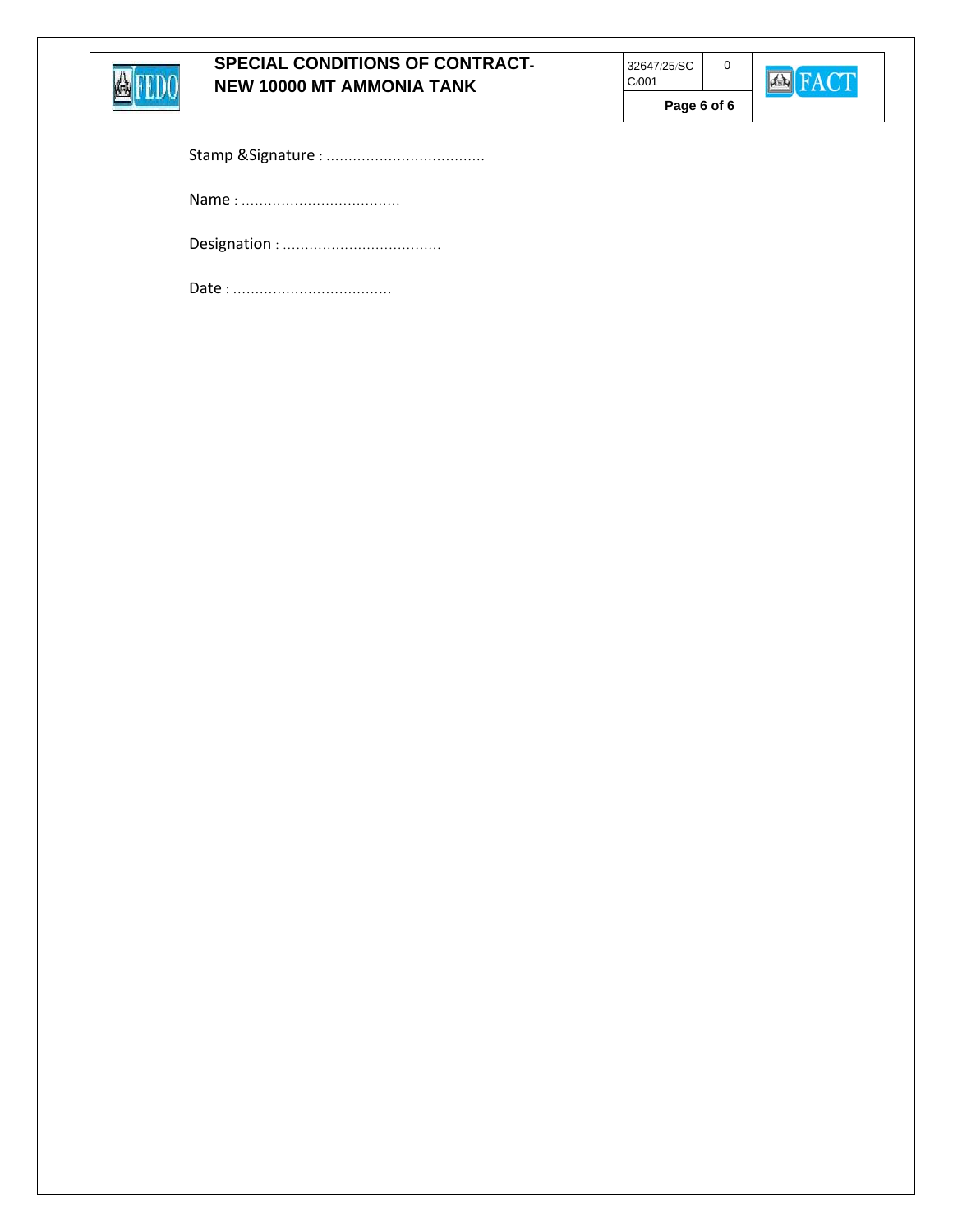| <b>FORM SP-1</b>                 |                                                                                      |      |                     |                                       |          |  |  |  |
|----------------------------------|--------------------------------------------------------------------------------------|------|---------------------|---------------------------------------|----------|--|--|--|
| <b>LUMPSUM PRICE OF CONTRACT</b> |                                                                                      |      |                     |                                       |          |  |  |  |
|                                  |                                                                                      |      |                     | Total Amount Quoted (Without GST)-INR |          |  |  |  |
|                                  |                                                                                      |      |                     |                                       |          |  |  |  |
|                                  |                                                                                      |      | Quoted Currency (in |                                       |          |  |  |  |
| SI No                            | Description                                                                          | Unit | INR)                | <b>IN FIG</b>                         | IN WORDS |  |  |  |
|                                  | DESIGN, ENGINEERING, PROCUREMENT, THIRD PARTY INSPECTION,                            |      |                     |                                       |          |  |  |  |
|                                  | CIVIL FOUNDATIONS, FABRICATION, SUPPLY, TRANSPORTATION,                              |      |                     |                                       |          |  |  |  |
|                                  | HANDLING, STORAGE, ERECTION, TESTING, COMMISSIONING AND                              |      |                     |                                       |          |  |  |  |
|                                  | PERFORMANCE GURANTEE TEST RUN OF THE NEW 10000 MT,                                   |      |                     |                                       |          |  |  |  |
|                                  | DOUBLE WALL DOUBLE INTEGRITY, AMMONIA STORAGE TANK AND                               |      |                     |                                       |          |  |  |  |
|                                  | ASSOCIATED FACILITIES COMPLETE INCLUSIVE OF START-UP,                                |      |                     |                                       |          |  |  |  |
|                                  | COMMISSIONING AND<br>MANDATORY SPARES<br>AT FACT-CD.                                 |      |                     |                                       |          |  |  |  |
|                                  | AMBALAMEDU ON A LUMP-SUM TURNKEY BASIS ON SINGLE POINTILUMPSUM                       |      |                     |                                       |          |  |  |  |
|                                  | RESPONSIBILITY AS PER TECHNICAL SPECIFICATIONS, DRAWINGS, (LS)                       |      |                     |                                       |          |  |  |  |
|                                  | SCOPE OF WORK, SPECIAL CONDITIONS AND REQUIREMENTS OF THE                            |      |                     |                                       |          |  |  |  |
|                                  | TENDER.                                                                              |      |                     |                                       |          |  |  |  |
|                                  | ALL TAXES AND DUTIES APPLICABLE SHALL BE INCLUDED IN THE                             |      |                     |                                       |          |  |  |  |
|                                  | LUMPSUM PRICE OF CONTRACT (EXCEPT GST)                                               |      |                     |                                       |          |  |  |  |
|                                  |                                                                                      |      |                     |                                       |          |  |  |  |
|                                  |                                                                                      |      |                     |                                       |          |  |  |  |
|                                  |                                                                                      |      |                     |                                       |          |  |  |  |
|                                  | NOTE: Refer Preamble to BOQ and other terms and conditions of the tender for details |      |                     |                                       |          |  |  |  |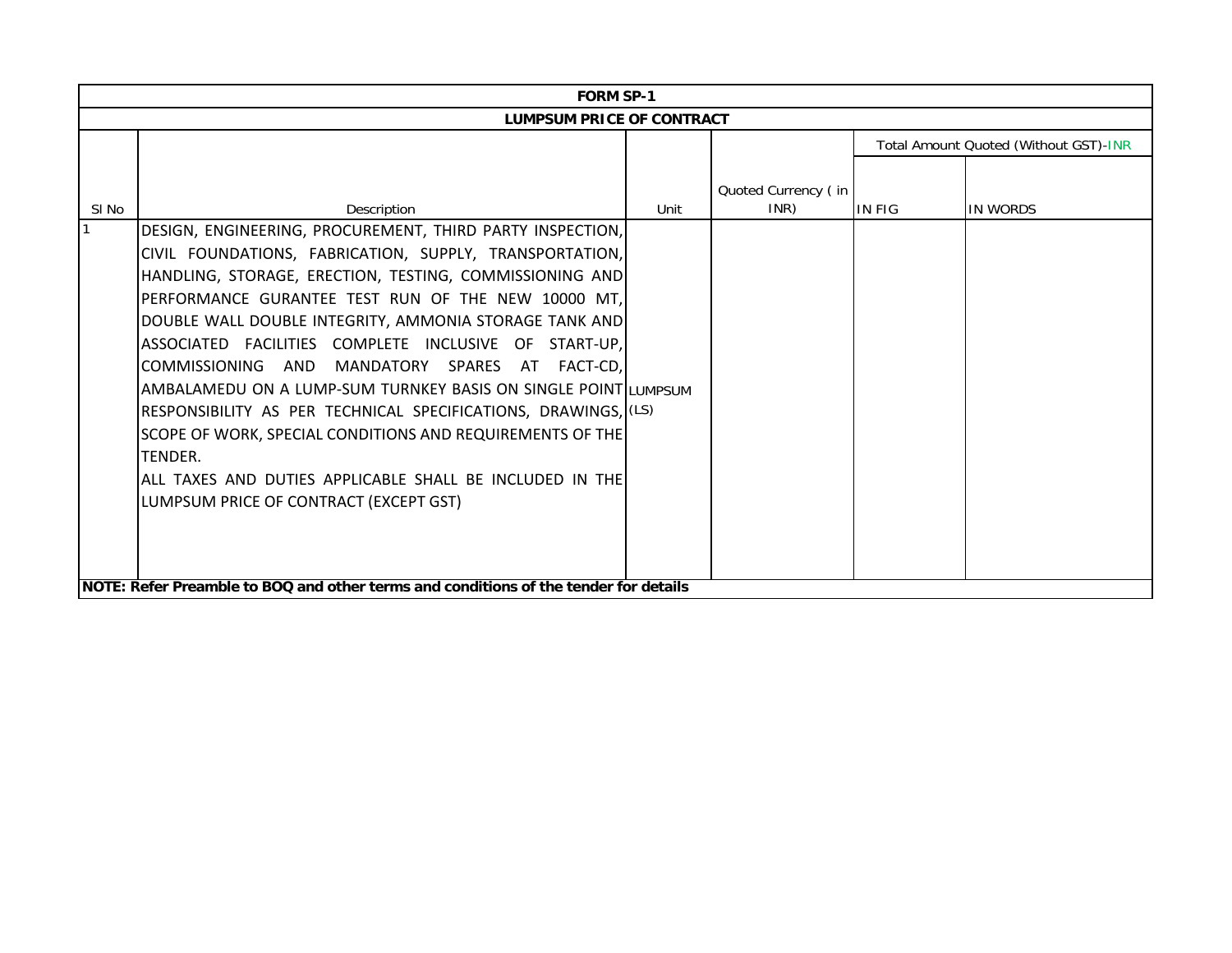|                                                                    |                                  | <b>FORM SP-1A</b> |  |  |  |  |
|--------------------------------------------------------------------|----------------------------------|-------------------|--|--|--|--|
| MONTHLY CAPPED PAYMENT SCHEDULE<br><b>Monthly Payout (Maximum)</b> |                                  |                   |  |  |  |  |
| SI <sub>No</sub>                                                   | <b>Proposed Project Schedule</b> | Percent (%)       |  |  |  |  |
| $\mathbf{1}$                                                       | Month-1                          |                   |  |  |  |  |
| $\overline{2}$                                                     | Month-2                          |                   |  |  |  |  |
| 3                                                                  | Month-3                          |                   |  |  |  |  |
| $\overline{4}$                                                     | Month-4                          |                   |  |  |  |  |
| 5                                                                  | Month-5                          |                   |  |  |  |  |
| 6                                                                  | Month-6                          |                   |  |  |  |  |
| 7                                                                  | Month-7                          |                   |  |  |  |  |
| $\bf 8$                                                            | Month-8                          |                   |  |  |  |  |
| $\overline{9}$                                                     | Month-9                          |                   |  |  |  |  |
| 10                                                                 | Month-10                         |                   |  |  |  |  |
| 11                                                                 | Month-11                         |                   |  |  |  |  |
| 12                                                                 | Month-12                         |                   |  |  |  |  |
| 13                                                                 | Month-13                         |                   |  |  |  |  |
| $\overline{14}$                                                    | Month-14                         |                   |  |  |  |  |
| 15                                                                 | Month-15                         |                   |  |  |  |  |
| 16                                                                 | Month-16                         |                   |  |  |  |  |
| $\overline{17}$                                                    | Month-17                         |                   |  |  |  |  |
| $\overline{18}$                                                    | Month-18                         |                   |  |  |  |  |
| $\overline{19}$                                                    | Month-19                         |                   |  |  |  |  |
| 20                                                                 | Month-20                         |                   |  |  |  |  |
| 21                                                                 | <b>TOTAL</b>                     |                   |  |  |  |  |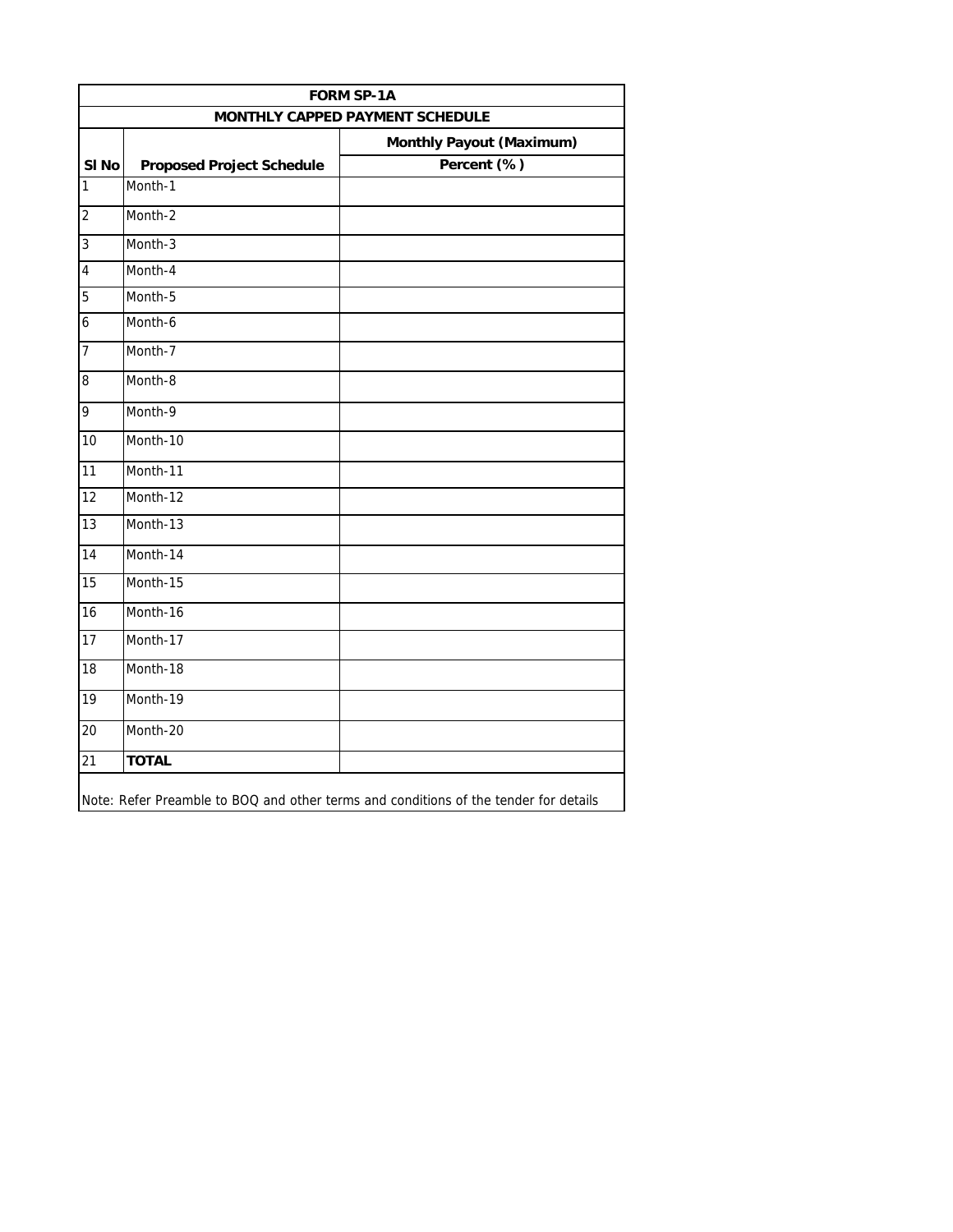| <b>FORM SP-2</b>                                               |                                                                                                                                                                                                                                                                                              |      |                                     |                                     |                                            |                                     |                                            |                                          |
|----------------------------------------------------------------|----------------------------------------------------------------------------------------------------------------------------------------------------------------------------------------------------------------------------------------------------------------------------------------------|------|-------------------------------------|-------------------------------------|--------------------------------------------|-------------------------------------|--------------------------------------------|------------------------------------------|
| PRICES FOR POST WARRANTEE ANNUAL MAINTENANCE CONTRACT SERVICES |                                                                                                                                                                                                                                                                                              |      |                                     |                                     |                                            |                                     |                                            |                                          |
| SI <sub>No</sub>                                               | Item                                                                                                                                                                                                                                                                                         | Unit | AMC<br>Charges<br>1st year<br>(INR) | AMC<br>Charges<br>2nd year<br>(INR) | <b>AMC</b><br>Charges<br>3rd year<br>(INR) | AMC<br>Charges<br>4th year<br>(INR) | AMC<br>Charges 5th each item<br>year (INR) | <b>Total AMC</b><br>Charges for<br>(INR) |
| $\mathbf{1}$                                                   | Central Control system Programmable Logic Controller (PLC)                                                                                                                                                                                                                                   | LS.  |                                     |                                     |                                            |                                     |                                            |                                          |
| $\overline{2}$                                                 | Comprehensive Post Warrantee Annual Charges for maintenance of<br>UPS after Defect Liability Period comprising of deployment of<br>minimum one Supervisor including supply of spare parts and LS<br>deployment of extra personnel required for repair or replacement<br>of the above systems |      |                                     |                                     |                                            |                                     |                                            |                                          |
| $\overline{3}$                                                 |                                                                                                                                                                                                                                                                                              | LS.  |                                     |                                     |                                            |                                     |                                            |                                          |
| $\overline{4}$                                                 |                                                                                                                                                                                                                                                                                              | LS   |                                     |                                     |                                            |                                     |                                            |                                          |
| 5                                                              |                                                                                                                                                                                                                                                                                              | LS   |                                     |                                     |                                            |                                     |                                            |                                          |
| 6                                                              |                                                                                                                                                                                                                                                                                              | LS.  |                                     |                                     |                                            |                                     |                                            |                                          |
| $\overline{7}$                                                 |                                                                                                                                                                                                                                                                                              | LS.  |                                     |                                     |                                            |                                     |                                            |                                          |
| 8                                                              |                                                                                                                                                                                                                                                                                              | LS   |                                     |                                     |                                            |                                     |                                            |                                          |
| 9                                                              |                                                                                                                                                                                                                                                                                              | LS   |                                     |                                     |                                            |                                     |                                            |                                          |
| 10                                                             |                                                                                                                                                                                                                                                                                              | LS.  |                                     |                                     |                                            |                                     |                                            |                                          |
| above.                                                         | NOTE:Refer Preamble to BOQ and other terms and conditions of the tender for details. Bidder may add the required items which are not covered in 1 & 2                                                                                                                                        |      |                                     |                                     |                                            |                                     |                                            |                                          |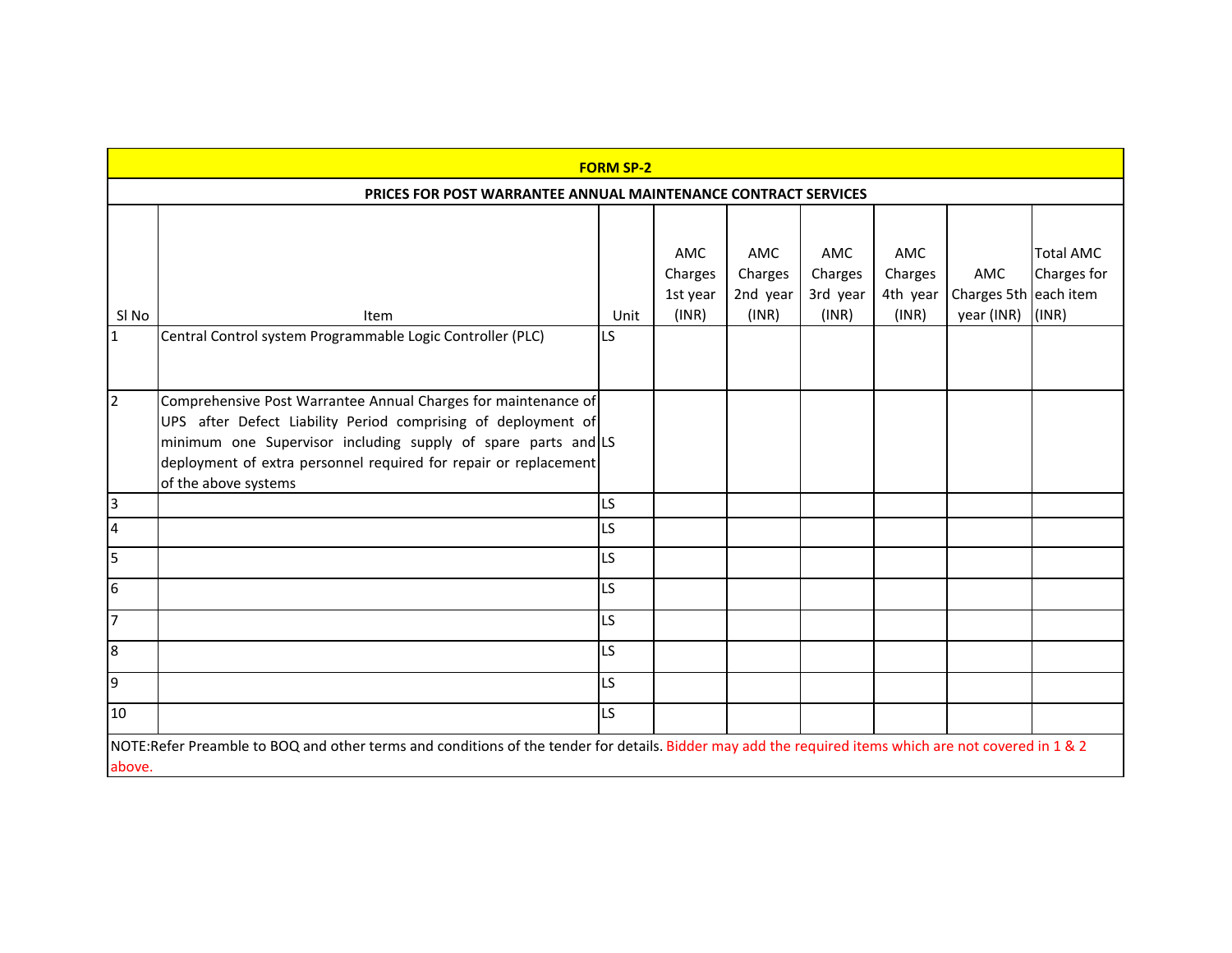|       | <b>FORM SP-3</b>                                                                                                                   |                                                   |       |  |   |  |  |  |  |
|-------|------------------------------------------------------------------------------------------------------------------------------------|---------------------------------------------------|-------|--|---|--|--|--|--|
|       | WORKS COST PER UNLOADING CYCLE OF 350 MT BARGE<br><b>GUARANTEED</b>                                                                |                                                   |       |  |   |  |  |  |  |
| SI No | <b>Parameter</b>                                                                                                                   | <b>Sub- Total Amount/ Unloading</b><br>cycle(INR) |       |  |   |  |  |  |  |
|       | Power                                                                                                                              | <b>KWH</b>                                        | 6.378 |  | 0 |  |  |  |  |
|       | cooling M3<br>Make<br>water to<br>up<br>2 Itower                                                                                   |                                                   | 17.89 |  | 0 |  |  |  |  |
|       | Total Guaranteed Works Cost Per unloading cycle of 350 MT barge and simultaneous transfer of<br>liquid ammonia to user plant (INR) | 0                                                 |       |  |   |  |  |  |  |
|       | Note: Refer Preamble to BOQ and other terms and conditions of the tender for details                                               |                                                   |       |  |   |  |  |  |  |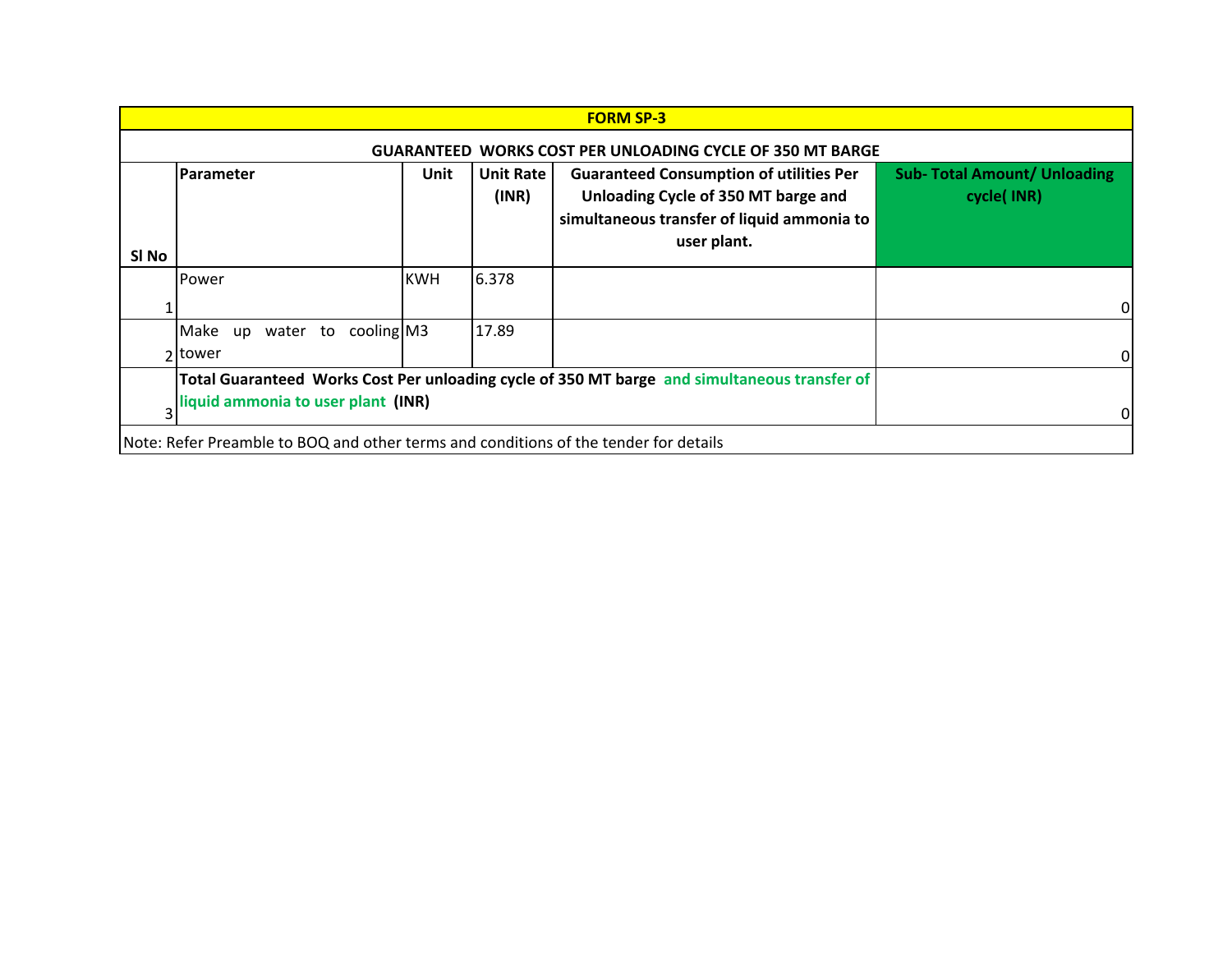| <b>FORM SP-4</b>                                                                     |                                   |                        |          |                                                 |                |  |  |
|--------------------------------------------------------------------------------------|-----------------------------------|------------------------|----------|-------------------------------------------------|----------------|--|--|
| PRICE SCHEDULE OF RECOMMENDED SPARES FOR TWO YEARS OPERATION AND MAINTENANCE         |                                   |                        |          |                                                 |                |  |  |
| SI No                                                                                | Description of recommended Spares | Unit of<br>Measurement | Quantity | Unit Rate on FOR-FACT Basis<br>(Except GST)-INR | Amount         |  |  |
|                                                                                      |                                   |                        |          |                                                 | 0              |  |  |
|                                                                                      |                                   |                        |          |                                                 | 0              |  |  |
|                                                                                      |                                   |                        |          |                                                 | 0              |  |  |
|                                                                                      |                                   |                        |          |                                                 | 0              |  |  |
|                                                                                      |                                   |                        |          |                                                 | 0              |  |  |
| 6                                                                                    |                                   |                        |          |                                                 | 0              |  |  |
|                                                                                      |                                   |                        |          |                                                 | $\overline{0}$ |  |  |
| 8                                                                                    |                                   |                        |          |                                                 | 0              |  |  |
| 9                                                                                    |                                   |                        |          |                                                 | $\overline{0}$ |  |  |
| 10                                                                                   |                                   |                        |          |                                                 | $\overline{0}$ |  |  |
| 11                                                                                   |                                   |                        |          |                                                 | 0              |  |  |
| 12                                                                                   |                                   |                        |          |                                                 | 0              |  |  |
| 13                                                                                   |                                   |                        |          |                                                 | $\overline{0}$ |  |  |
| 14                                                                                   |                                   |                        |          |                                                 | 0              |  |  |
| 15                                                                                   |                                   |                        |          |                                                 | $\overline{0}$ |  |  |
| Note: Refer Preamble to BOQ and other terms and conditions of the tender for details |                                   |                        |          |                                                 |                |  |  |